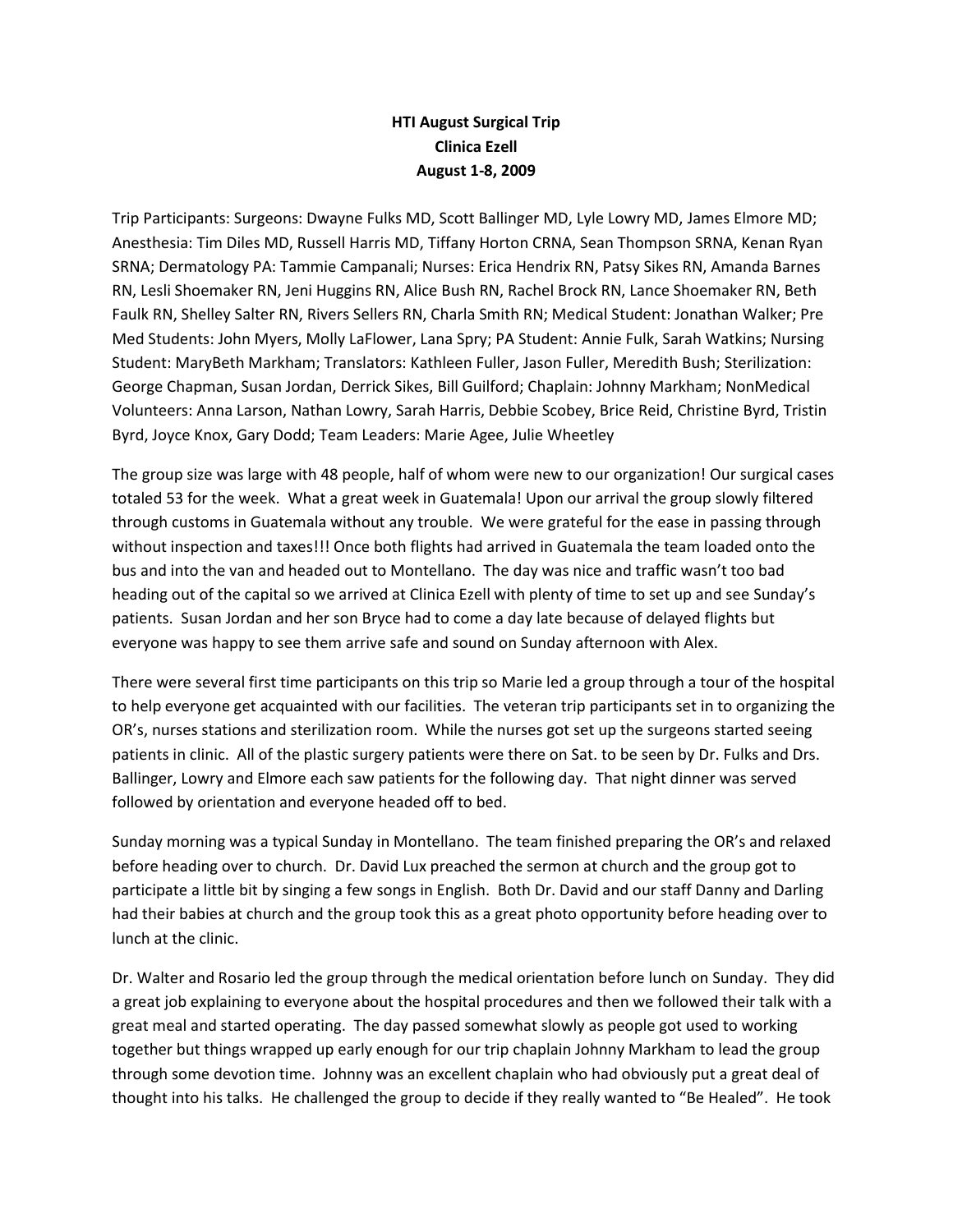his talks out of the book of John. He pointed out that Jesus asked if a man WANTED to be healed and how often we have lived with our troubles for so long that we may not even want healing. He reminded us that Jesus offers healing but we have to WANT His healing touch and be willing to follow him to receive His blessings.

Monday morning we started off early with people going in every direction. Several team members went out to mobile clinics with our doctors, others headed out to help deliver ABC supplies and others headed over to the hospital to work. We had a full schedule of patients and worked our way down the list as the day went on. That afternoon the Tuesday patients showed up and the surgeons started seeing them between surgery cases. Monday was a long day for our team but all the patients came out of surgery just fine and the nurses and aids in the recovery room were always ready and excited to get their new patients in. The nurses did a wonderful job of taking care of the patients all week long. Glen and Neva Berkey were also a huge help in the OR's and Recovery room. They are a huge asset to HTI in Guatemala and we are so grateful for their service and the consistency they will help us to provide in the future. We were also blessed by having Alice Bush with us again and having her serve as our head nurse for the week. She did a great job of scheduling nurses and aids to keep the recovery room well staffed and patients well cared for. So many people contributing together like this helps to make the week go so smoothly.

By the time Tuesday rolled around the team was working like a well oiled machine. The sterilization room had a few interesting moments throughout the week trying to keep all the autoclaves running with the correct pressure and all at the same time but they did stay on top of things and were ready with clean, sterile instruments each time the OR staff came looking. The OR area also looked a great deal more spacious this trip because most of the additional storage room being mostly completed. Several of the shelves and some of the equipment that had been in the hallway was already stored back there in the spacious storage room. This is a great addition to the hospital and a safe way to store all of our equipment that had been sitting out in the hallway!

On Tuesday Dr. Fulks operated on a sweet little girl who ended up stealing the hearts of many. Her name is Gaby and she came in to have surgery on her hand where she had burned it as a small child. She was such a sweetheart and a beauty that all of the team members who came in contact with her were just delighted. We had several other patients that many of the team members bonded with and were sad to see leave when they were discharged.

Tuesday night the devotional time was rather special because Johnny opened up by sharing about how he came to be on the trip with his daughter MaryBeth. MaryBeth is the first Scoby scholar nursing student to come to Guatemala. It just so happened that Mrs. Joyce Knox and Mrs. Debbie Scobey were on the same trip as MaryBeth. These two ladies are the reason for the scholarship. Mrs. Knox lost her daughter a few years ago and her niece Debbie dedicated this scholarship in Heather's honor. It was a beautiful night of sharing and a great testimony to the life and ministry of Heather Knox Barber.

Wednesday was a slower day for plastic surgery but a big day for our ENT and General rooms. The patients were rolling out of the OR and keeping the nurses in recovery busy. Our dermatology PA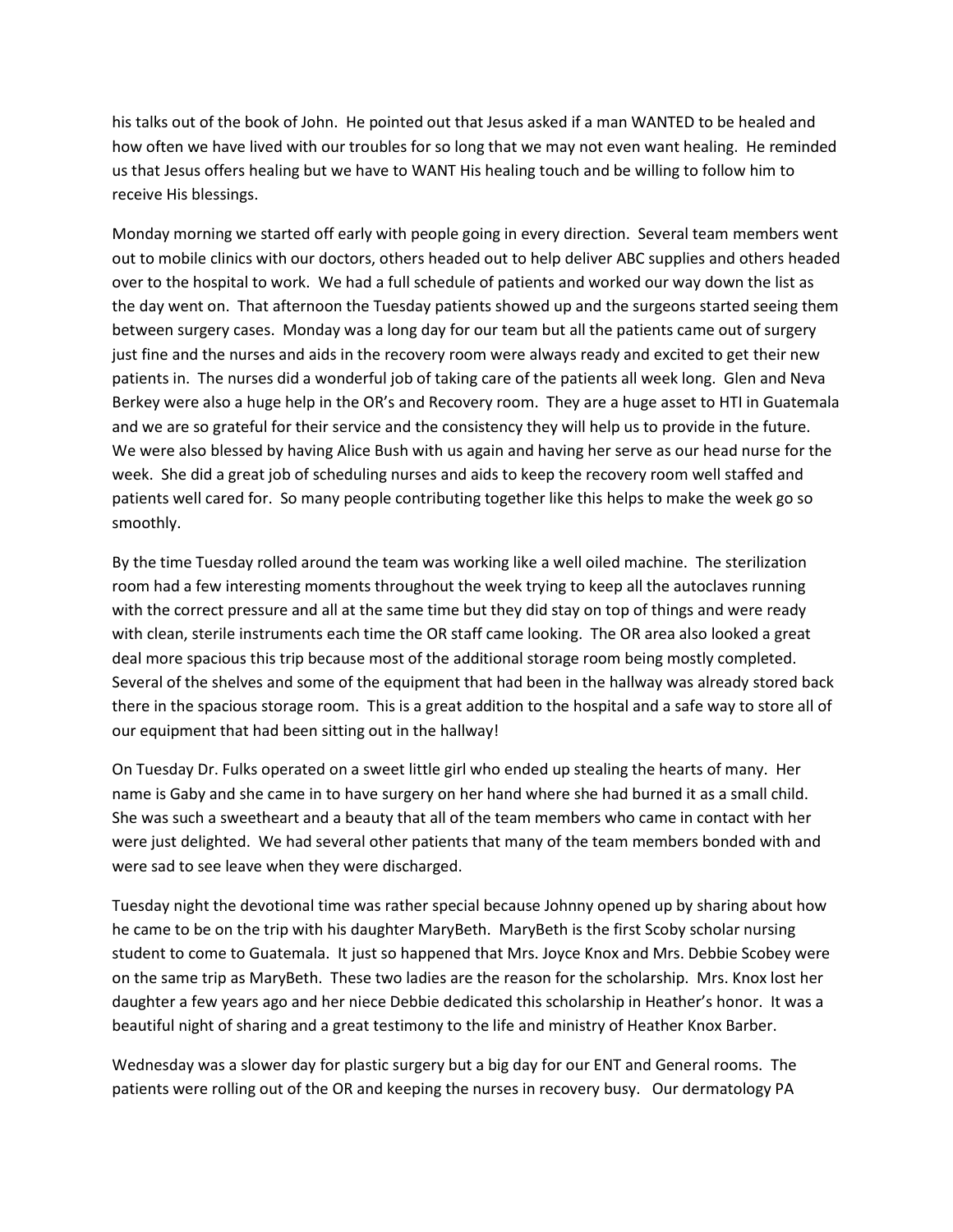Tammie saw patients all day long on Monday and Tuesday at Clinica Ezell and then headed out to mobile clinic on Wed. with Dr. David and on Thursday with Dr. Walter. Tammie stayed very busy and worked long hours seeing patients. We were so very grateful for her expertise!

Wednesday afternoon was slower so a group got together and headed out to the Cacao farm for a little excursion. The group got rained on a little bit but had a great time playing with the parrots, eating chocolate and tasting the cacao fruit. The family was once again wonderful as they hosted us in their home and fed us bananas and showed us around their property.

Another special addition we had on this trip were the two student nurse anesthetists from Nashville. Keenan and Sean were very helpful all week long working with the anesthesiologists and running the rooms nice and smoothly. Tiffany Horton our other CRNA gets the credit for getting us in touch with the Middle Tennessee School of Anesthesia and helping us get these great students to Guatemala with us. We look forward to furthering this relationship with the school and having more students join us in the future.

"Voted" (not really, but by our actions) Favorite patient: Charming little Gaby, the little girl whose fingers released from scar tissue (pictured below)

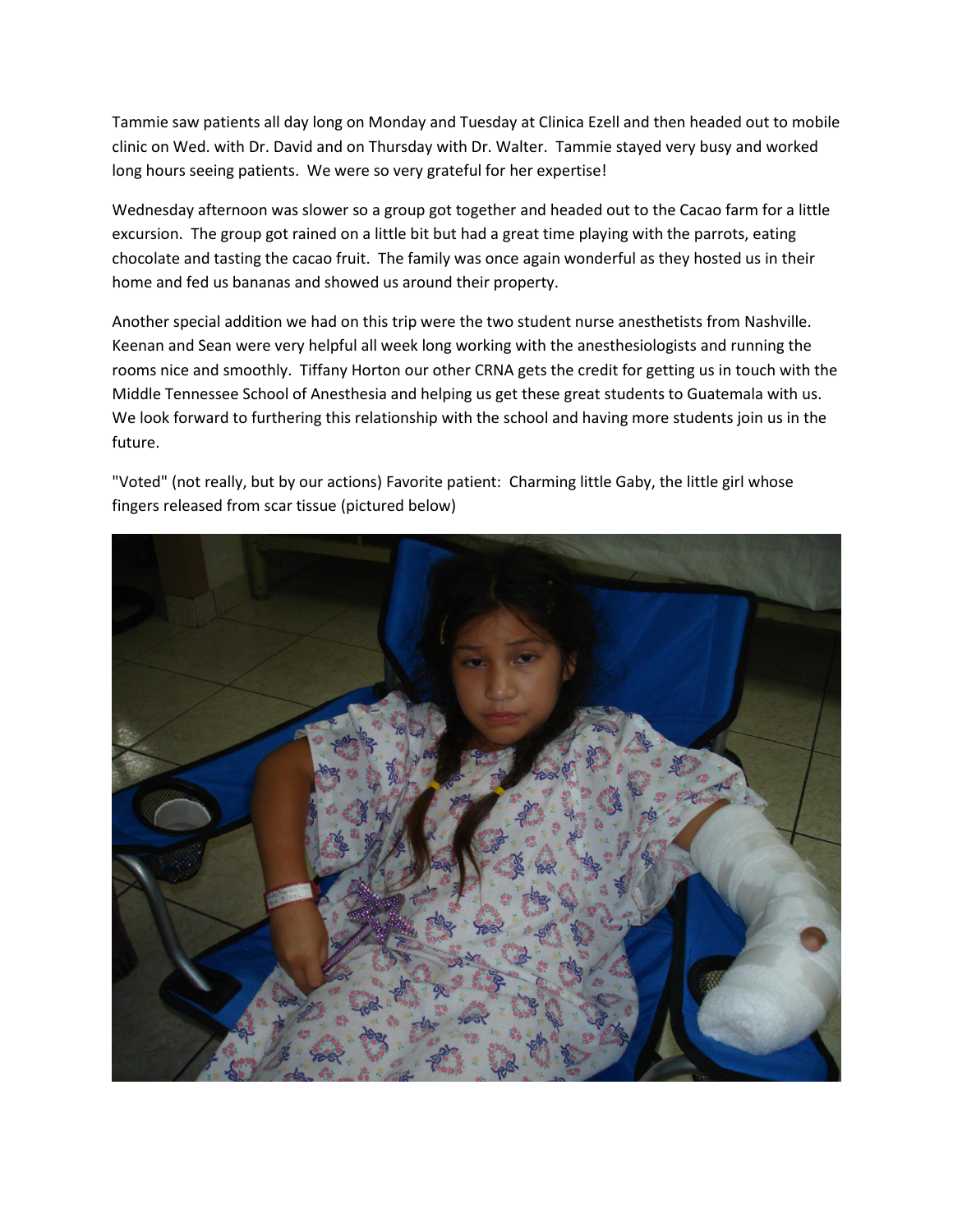Voted Most Unusual Patient: The woman who asked as she walked towards the operating room, "Could my shortness of breath be a problem in surgery?" In all her exams, she'd never mentioned that before! The docs cancelled her surgery.

On Thursday the surgeons operated only half a day. Several went to the water fall; others to the chocolate farm. Yet others stayed at Ezell to nap, play cards or watch a video on Tiffany's computer. Dr. James Elmore, now a pediatric urologist but also a former MET student from the early 90's, visited his host family in Santo Tomas, family of our own nurse Rosario Poncio. They had a photo of him he'd never seen before holding an infant. He was delighted! Wrap-up devo was especially meaningful with so many first timers. All seemed to relish their experience, and young Brice became the mascot of the group with his 14-yr-old youth and charm!

Friday rolled around and we left the clinic about 8:30 and arrived in Antigua at 11. Alex took Tiffany on to the city to catch her flight. The main activity on Friday afternoon seemed to be zip lining! Between 15-20 people enjoyed that exhilarating activity.

On Saturday for the second time in a year, our bus was blocked in while in the hotel parking lot and was 30 minutes late to pick up the group for our trip to the airport. It turned out to be one of the hotel's cars doing the blocking! I filed an official complaint at the desk and Alex said he would as well. Despite that stressful inconvenience, we made it to the airport on time for our flights. Everyone left Guatemala clutching both their treasures and their memories.



Written by Julie and Marie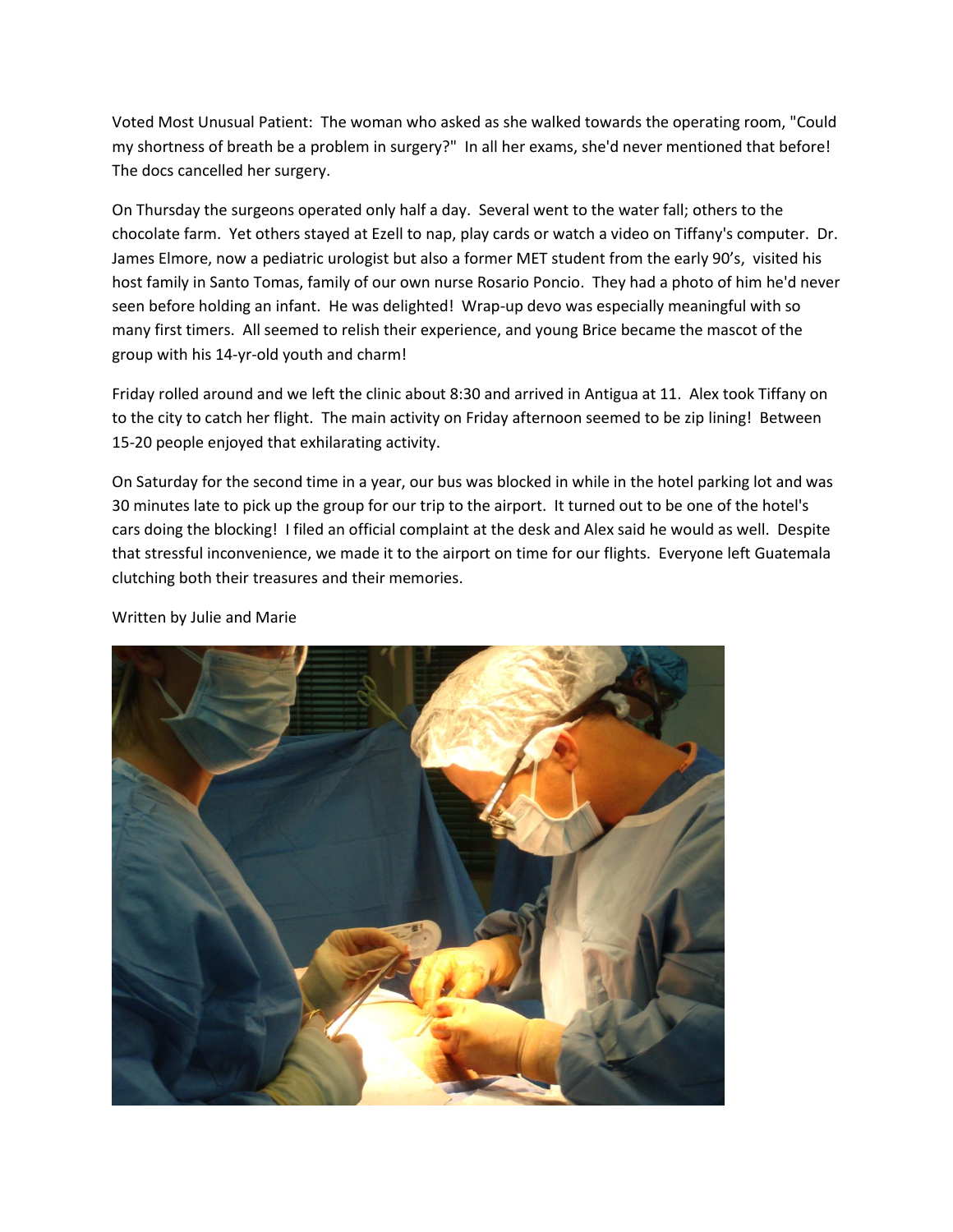Former MET Student Dr. James Elmore in



surgery!